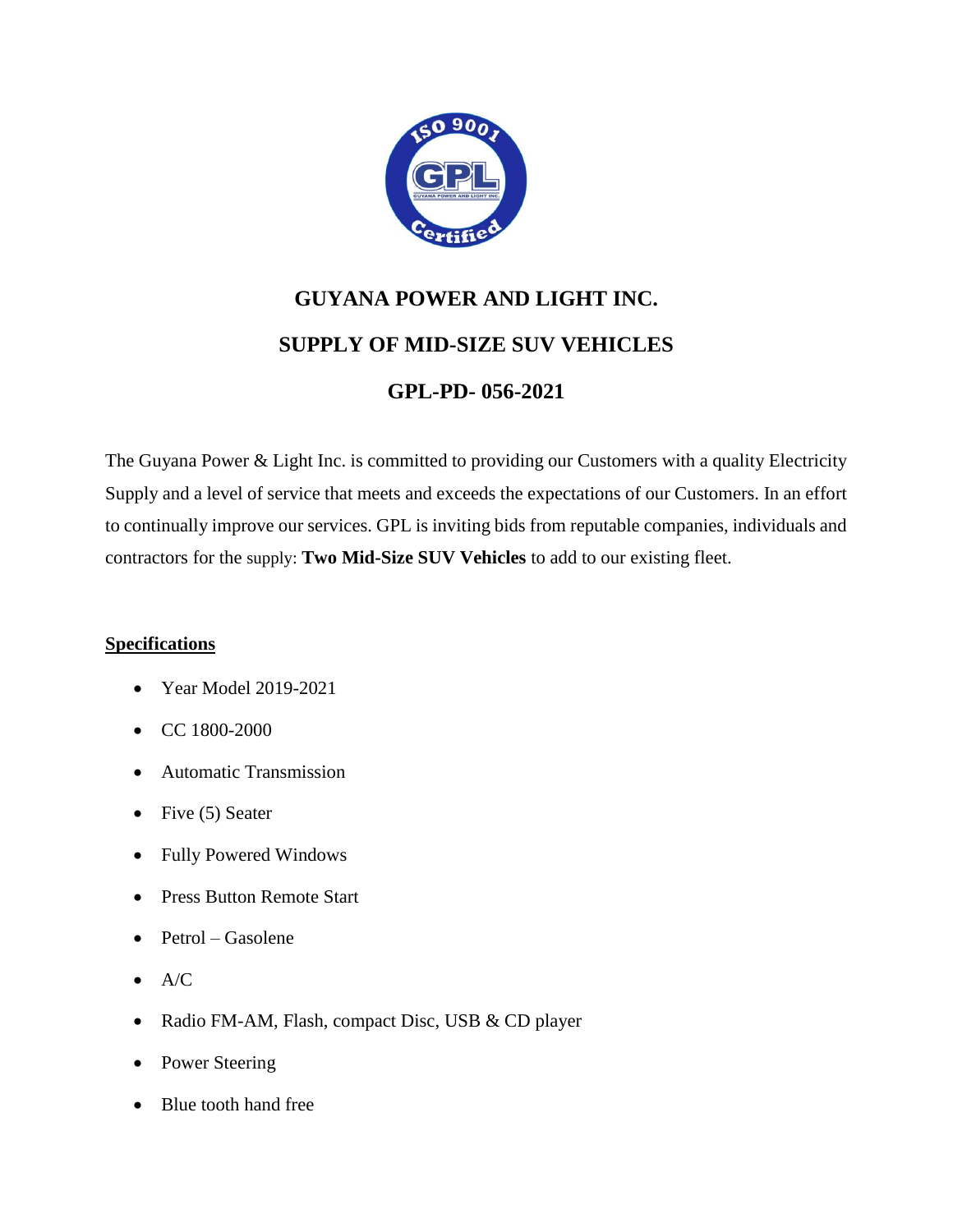- Reverse camera
- Fog lights
- Front seat with easy adjustment
- ABS Anti-lock braking system
- Air bag for both front seat
- Supplement side impact air bag system
- Phone system
- Cup holder
- Cruise control
- Digital odometer & speedometer
- General maintenance indication
- Seat belt warning light
- Vehicle information display

The following must be clearly stated:

- 1. Your best **duty free** price
- 2. Your best delivery time
- 3. The payment terms
- 4. Country of origin
- 5. Your quote validity (preferably valid for at least (90) Ninety days)
- 6. Specifications (where applicable)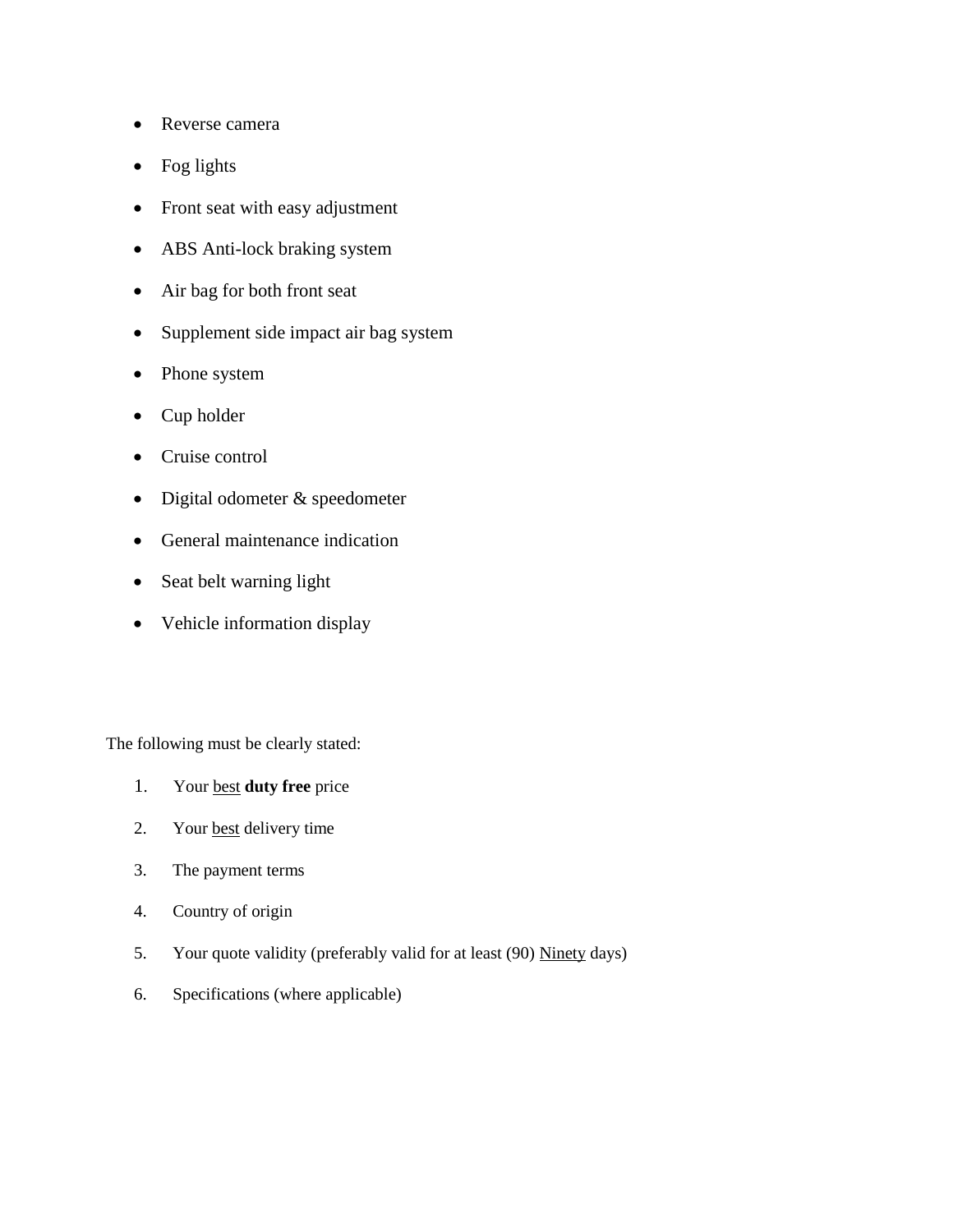#### **GPL reserves the right to reject bids if the above details are not stated.**

Bids along with valid certificates of compliance from Guyana Revenue Authority (GRA) and National Insurance Scheme (NIS) and VAT registration **MUST ONLY** be submitted electronically to GPL's electronic Tender Box: **[gpltenderbox@gplinc.com](mailto:gpltenderbox@gplinc.com)** on or before 14:00 HRS Thursday, December 02, 2021.

# **EVALUATION AND QUALIFICATION CRITERIA**

#### **Evaluation Criteria**

The Purchaser's evaluation of a bid may take into account, in addition to the Bid Price the following:-

(a) All documents are properly signed.

(b) Delivery schedule

The Goods specified in the List of Goods are required to be delivered within the acceptable time range (after the earliest and before the final date, both dates inclusive),

Delivery Schedule. No credit will be given to deliveries before the earliest date, and bids offering delivery after the final date shall be treated as non-responsive. Within this acceptable period, a maximum of **10 points**  will be awarded to bidders that deliver the goods to dates closer to the earliest delivery date.

(c) Performance Specifications and productivity of the items-evidence of the performance reliability of these items shall be provided in this bid. A maximum of **15 points** will be awarded in this category.

(d) Any warranty and guarantee given. The bidder that offers the maximum warranty period shall be considered as the best option and for bid comparison a maximum of **15 points** will be awarded.

(e) The projected operating and maintenance costs during the life of the equipment: A maximum of **10 points**  will be awarded for in this category for the highest ranked item.

(f) Availability in the Purchaser's Country of spare parts and after sales services for equipment offered in the bid **10 points.**

(g) Best Price **40 points**